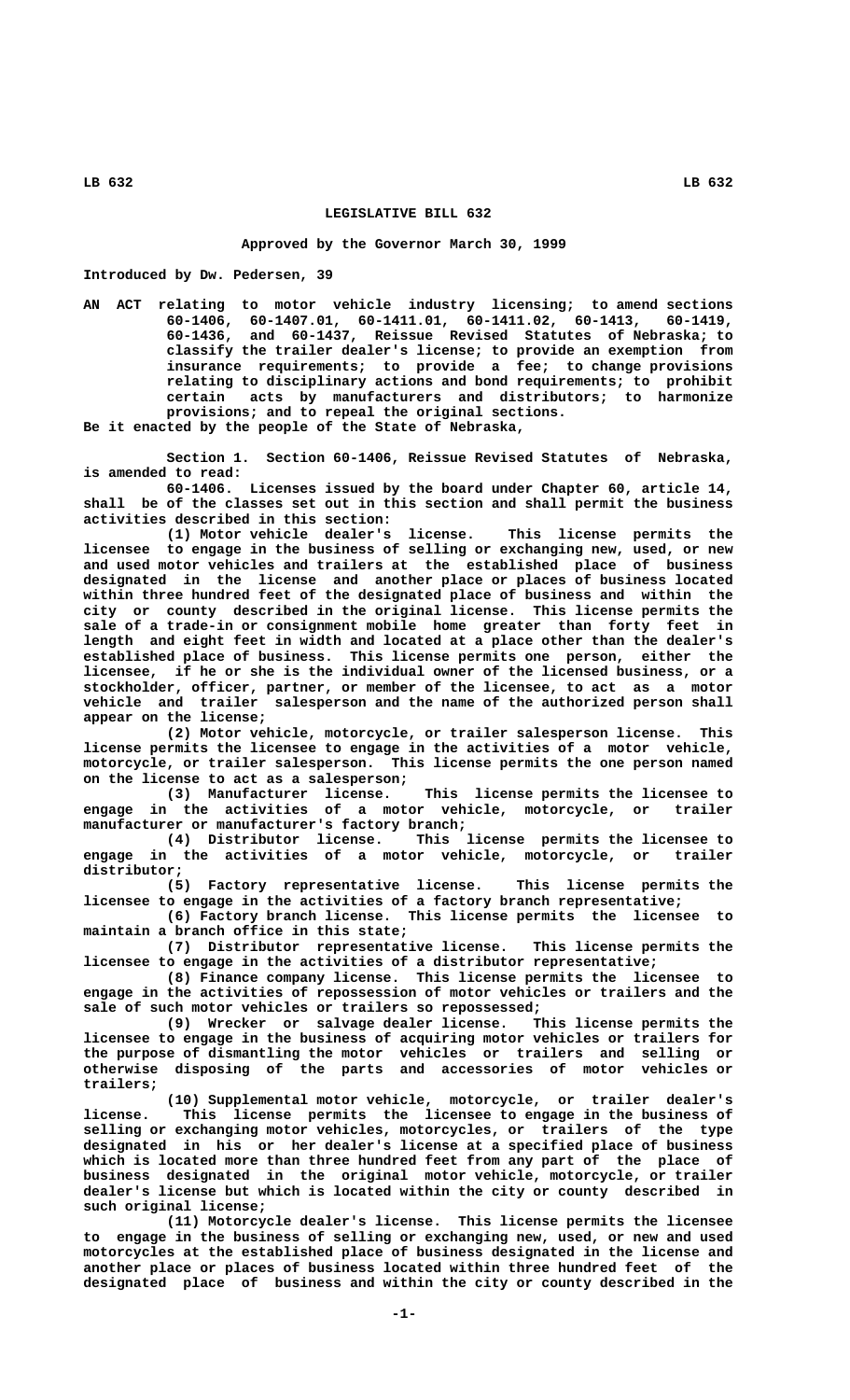**original license. This form of license permits one person named on the license, either the licensee, if he or she is the individual owner of the licensed business, or a stockholder, officer, partner, or member of the licensee, to act as a motorcycle salesperson and the name of the authorized** person shall appear on the license; and

**(12) Motor vehicle auction dealer's license. This license permits the licensee to engage in the business of selling motor vehicles and trailers. This form of license permits one person named on the license, either the licensee, if he or she is the individual owner of the licensed business, or a stockholder, officer, partner, or member of the licensee, to act as a motor vehicle auction dealer's salesperson and the name of the authorized person** shall appear on the license; and

 **\_\_\_\_\_\_\_\_\_\_\_\_\_\_\_\_\_\_\_\_\_\_\_\_\_\_\_\_\_\_\_\_\_\_\_\_\_\_\_\_\_\_\_\_\_\_\_\_\_\_\_\_\_\_\_\_\_\_\_\_\_\_\_\_\_\_\_\_ (13) Trailer dealer's license. This license permits the licensee to \_\_\_\_\_\_\_\_\_\_\_\_\_\_\_\_\_\_\_\_\_\_\_\_\_\_\_\_\_\_\_\_\_\_\_\_\_\_\_\_\_\_\_\_\_\_\_\_\_\_\_\_\_\_\_\_\_\_\_\_\_\_\_\_\_\_\_\_\_\_\_\_\_\_\_\_\_\_ engage in the business of selling or exchanging new, used, or new and used \_\_\_\_\_\_\_\_\_\_\_\_\_\_\_\_\_\_\_\_\_\_\_\_\_\_\_\_\_\_\_\_\_\_\_\_\_\_\_\_\_\_\_\_\_\_\_\_\_\_\_\_\_\_\_\_\_\_\_\_\_\_\_\_\_\_\_\_\_\_\_\_\_\_\_\_\_\_ trailers at the established place of business designated in the license and \_\_\_\_\_\_\_\_\_\_\_\_\_\_\_\_\_\_\_\_\_\_\_\_\_\_\_\_\_\_\_\_\_\_\_\_\_\_\_\_\_\_\_\_\_\_\_\_\_\_\_\_\_\_\_\_\_\_\_\_\_\_\_\_\_\_\_\_\_\_\_\_\_\_\_\_\_\_ another place or places of business located within three hundred feet of the \_\_\_\_\_\_\_\_\_\_\_\_\_\_\_\_\_\_\_\_\_\_\_\_\_\_\_\_\_\_\_\_\_\_\_\_\_\_\_\_\_\_\_\_\_\_\_\_\_\_\_\_\_\_\_\_\_\_\_\_\_\_\_\_\_\_\_\_\_\_\_\_\_\_\_\_\_\_ designated place of business and within the city or county described in the \_\_\_\_\_\_\_\_\_\_\_\_\_\_\_\_\_\_\_\_\_\_\_\_\_\_\_\_\_\_\_\_\_\_\_\_\_\_\_\_\_\_\_\_\_\_\_\_\_\_\_\_\_\_\_\_\_\_\_\_\_\_\_\_\_\_\_\_\_\_\_\_\_\_\_\_\_\_ original license. This form of license permits one person named on the \_\_\_\_\_\_\_\_\_\_\_\_\_\_\_\_\_\_\_\_\_\_\_\_\_\_\_\_\_\_\_\_\_\_\_\_\_\_\_\_\_\_\_\_\_\_\_\_\_\_\_\_\_\_\_\_\_\_\_\_\_\_\_\_\_\_\_\_\_\_\_\_\_\_\_\_\_\_ license, either the licensee, if he or she is the individual owner of the \_\_\_\_\_\_\_\_\_\_\_\_\_\_\_\_\_\_\_\_\_\_\_\_\_\_\_\_\_\_\_\_\_\_\_\_\_\_\_\_\_\_\_\_\_\_\_\_\_\_\_\_\_\_\_\_\_\_\_\_\_\_\_\_\_\_\_\_\_\_\_\_\_\_\_\_\_\_ licensed business, or a stockholder, officer, partner, or member of the \_\_\_\_\_\_\_\_\_\_\_\_\_\_\_\_\_\_\_\_\_\_\_\_\_\_\_\_\_\_\_\_\_\_\_\_\_\_\_\_\_\_\_\_\_\_\_\_\_\_\_\_\_\_\_\_\_\_\_\_\_\_\_\_\_\_\_\_\_\_\_\_\_\_\_\_\_\_ licensee, to act as a trailer salesperson and the name of the authorized \_\_\_\_\_\_\_\_\_\_\_\_\_\_\_\_\_\_\_\_\_\_\_\_\_\_\_\_\_\_\_\_\_\_ person shall appear on the license.**

**Sec. 2. Section 60-1407.01, Reissue Revised Statutes of Nebraska, is amended to read:**

**60-1407.01. (1) Upon the filing of any application, a staff member of the board shall endorse on it the date of filing. If no patent disqualification of the applicant is disclosed or if no valid objection to the granting of the application is apparent and if all requirements relative to the filing of the application appear to have been complied with, the chairperson of the board or executive director shall refer the application to a staff member for investigation and report. The report shall include:**

**(a) A statement as to whether or not the applicant or any person holding any financial interest in the applicant is for any reason disqualified by Chapter 60, article 14, from obtaining or exercising a license and whether or not the applicant has complied with all the requirements of Chapter 60, article 14, relative to the making and filing of his or her application;**

**(b) Information relating to any and all other matters and things which in the judgment of the staff member pertain to or affect the matter of the application or the issuance or exercise of the license applied for; and (c) In the case of an application for a dealer's license:**

**(i) A description of the premises intended to become the licensed premises and of the equipment and surrounding conditions;**

**(ii) If the applicant has held a prior dealer's license for the same or any other premises within two years past, a statement as to the manner in which the premises have been operated and the business conducted under the previous license; and**

**(iii) If the applicant proposes to engage in the business of selling new motor vehicles, motorcycles, or trailers, a written statement from the applicable manufacturer, factory branch, factory representative, distributor, distributor branch, or distributor representative, or such other evidence as prescribed by the board, that the applicant is authorized to sell or distribute such new motor vehicles, motorcycles, or trailers.**

**(2) After the filing of the report, the board may interview the applicant. Notice of such interview shall be given at least ten days prior to the interview.**

**(3) The executive director shall not issue or renew a license if the applicant or licensee does not (a) maintain an established place of business, (b) meet the requirement for a bond pursuant to section 60-1419, (c) present a certificate or policy of insurance written by an insurance carrier duly authorized to do business in this state which gives the effective dates of coverage indicating that it is in force, which covers the fleet of motor vehicles owned by the applicant or licensee in the ordinary course of business, and which provides liability coverage as described in sections 60-534 and 60-538, and (d) present evidence of compliance with the insurance requirements of the Nebraska Workers' Compensation Act. The executive director shall refuse to renew a motor vehicle dealer's license if the dealer cannot prove that he or she sold at least five motor vehicles during the** previous licensing period. <u>The requirement under subdivision (c) of this</u>  **\_\_\_\_\_\_\_\_\_\_\_\_\_\_\_\_\_\_\_\_\_\_\_\_\_\_\_\_\_\_\_\_\_\_\_\_\_\_\_\_\_\_\_\_\_\_\_\_\_\_\_\_\_\_\_\_\_\_\_\_\_\_\_\_\_\_\_\_\_\_\_\_\_\_\_\_\_\_ subsection for a certificate or policy of insurance shall not apply to trailer dealers. \_\_\_\_\_\_\_\_**

**(4) The board shall revoke the license of any licensee if, after December 31, 1991, it comes to the attention of the board that the policy of**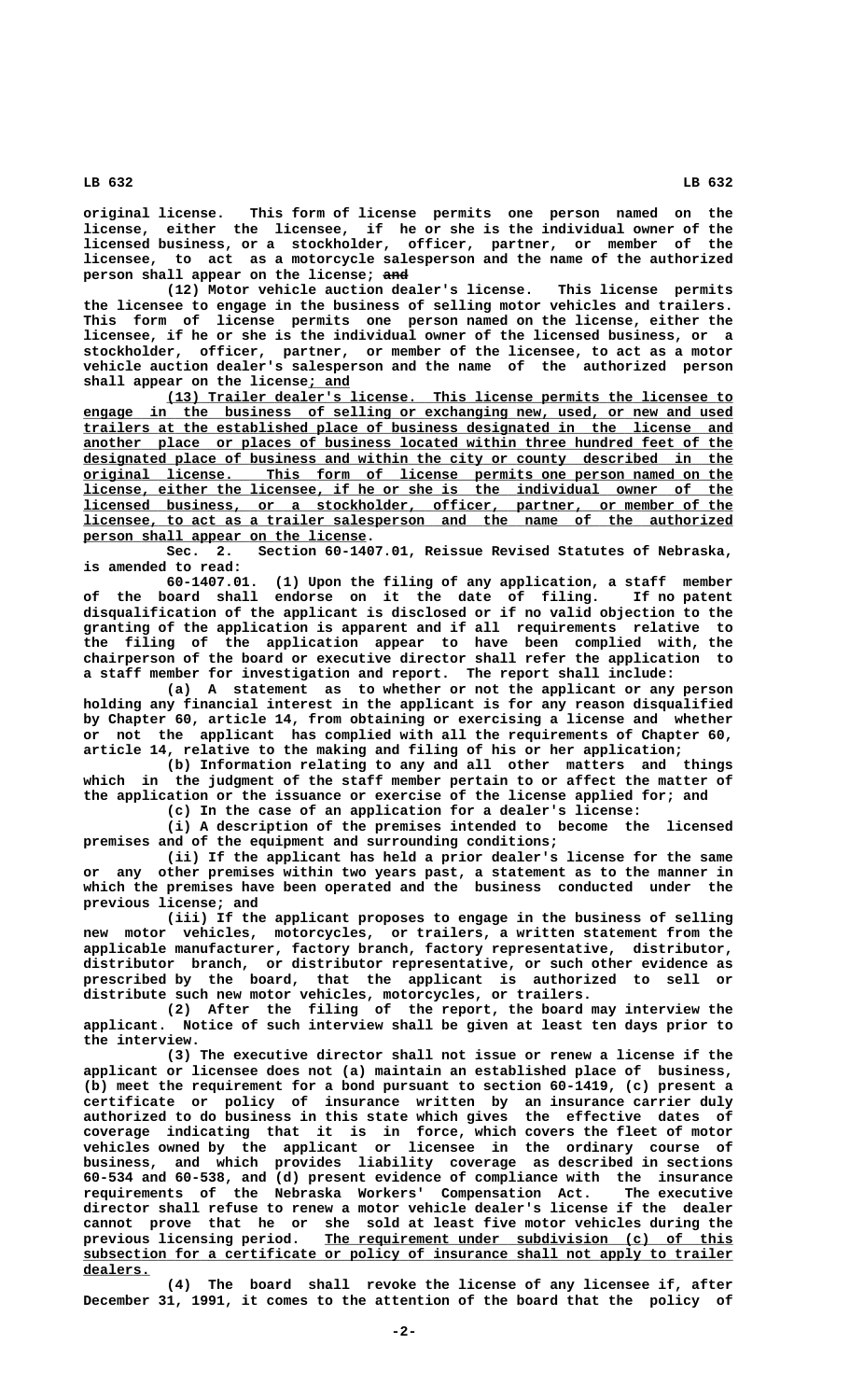**motor vehicle liability coverage required under subdivision (3)(c) of this section is no longer in force.**

**(5) Nothing in this section shall be construed to change any existing liability or to create any new liability.**

**Sec. 3. Section 60-1411.01, Reissue Revised Statutes of Nebraska, is amended to read:**

**60-1411.01. To pay the expenses of the administration, operation, maintenance, and enforcement of sections 60-1401.01 to 60-1440, the board shall collect with each application for each class of license fees not exceeding the following amounts: (1) Motor vehicle dealer's license, two hundred dollars; (2) supplemental motor vehicle dealer's license, ten dollars; (3) motor vehicle or motorcycle salesperson's license, ten dollars; (4) motor vehicle, motorcycle, or trailer manufacturer's license, three hundred dollars; (5) distributor's license, three hundred dollars; (6) factory representative's license, ten dollars; (7) distributor representative's license, ten dollars; (8) finance company's license, two hundred dollars; (9) wrecker or salvage dealer's license, one hundred dollars; (10) factory branch license, one hundred dollars; (11) motorcycle dealer's license, two hundred dollars; and ——— (12) motor vehicle auction dealer's license, two hundred dollars; and (13) \_\_\_\_\_\_\_\_\_ \_\_\_\_\_\_\_\_\_\_\_\_\_\_\_\_\_\_\_\_\_\_\_\_\_\_\_\_\_\_\_\_\_\_\_\_\_\_\_\_\_\_\_\_\_\_\_\_\_ trailer dealer's license, two hundred dollars; which fees shall be fixed by the board and shall not exceed the amount actually necessary to sustain the administration, operation, maintenance, and enforcement of sections 60-1401.01 to 60-1440.**

**Such licenses, if issued, shall expire on December 31 next following the date of the issuance thereof. Any motor vehicle, motorcycle, or trailer dealer changing its location shall not be required to obtain a new license if the new location is within the same city limits or county, all requirements of law are complied with, and a fee of twenty-five dollars is paid, but any change of ownership of any licensee shall require a new application for a license and a new license. Change of name of licensee without change of ownership shall require the licensee to obtain a new license and pay a fee of five dollars. Applications shall be made each year for a new or renewal license. If the applicant is an individual, the application shall include the applicant's social security number.**

**Sec. 4. Section 60-1411.02, Reissue Revised Statutes of Nebraska, is amended to read:**

The board may, upon its own motion, and shall, upon a **sworn complaint in writing of any person, investigate the actions of any person acting, registered, or licensed under Chapter 60, article 14, as a motor vehicle dealer, trailer dealer, motor vehicle or trailer salesperson, manufacturer, factory branch, distributor, factory representative, distributor representative, supplemental motor vehicle dealer, wrecker or salvage dealer, finance company, motorcycle dealer, or motor vehicle auction dealer or operating without a registration or license when such registration or license is required. The board may deny any application for a license, may revoke or suspend a license, may place the licensee or registrant on probation, may assess an administrative fine in an amount not to exceed five thousand dollars per violation, or may take any combination of such actions if the violator, applicant, registrant, or licensee including any officer, stockholder, partner, or limited liability company member or any person having any financial interest in the violator, applicant, registrant, or licensee:**

**(1) Has had any license issued under Chapter 60, article 14, revoked or suspended and, if the license has been suspended, has not complied with the terms of suspension;**

**(2) Has knowingly purchased, sold, or done business in stolen motor vehicles, motorcycles, or trailers or parts therefor;**

**(3) Has failed to provide and maintain an established place of business;**

**(4) Has been found guilty of any felony which has not been pardoned, has been found guilty of any misdemeanor concerning fraud or conversion, or has suffered any judgment in any civil action involving fraud, misrepresentation, or conversion. In the event felony charges are pending against an applicant, the board may refuse to issue a license to the applicant until there has been a final determination of the charges;**

**(5) Has made a false material statement in his or her application or** any data attached to the application or to any investigator or employee of the  **board; \_\_\_\_\_**

**(6) Has willfully failed to perform any written agreement with any consumer or retail buyer;**

**(7) Has made a fraudulent sale, transaction, or repossession, or created a fraudulent security interest as defined in the Uniform Commercial Code, in a motor vehicle, trailer, or motorcycle;**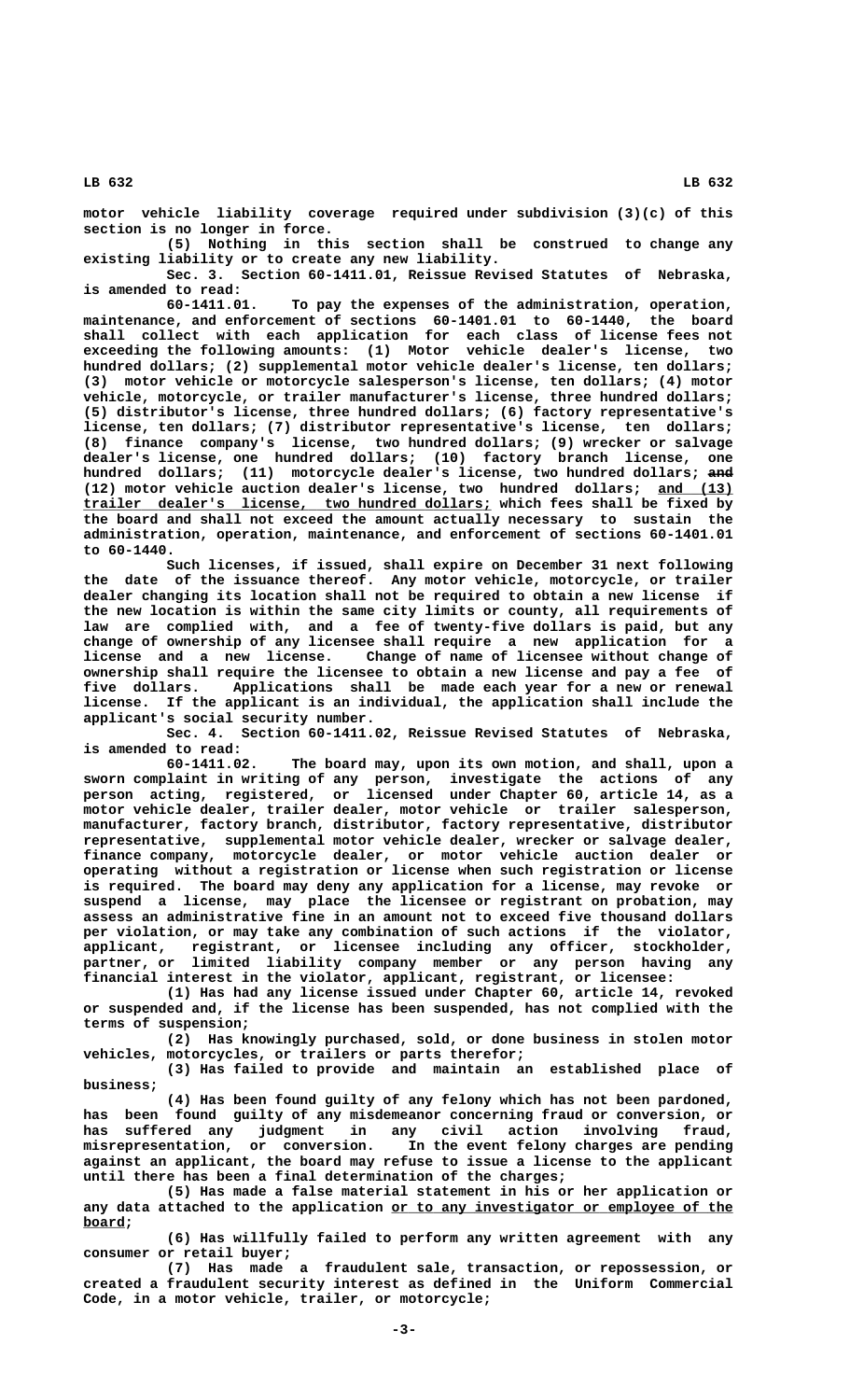**(8) Has failed to notify the board of a change in the location of his or her established place or places of business and in the case of a salesperson has failed to notify the board of any change in his or her employment;**

**(9) Has willfully failed to deliver to a purchaser a proper certificate of ownership for a motor vehicle, trailer, or motorcycle sold by the licensee or to refund the full purchase price if the purchaser cannot legally obtain proper certification of ownership within thirty days;**

**(10) Has forged the signature of the registered or legal owner on a certificate of title;**

**(11) Has failed to comply with Chapter 60, article 14, and any orders, rules, or regulations of the board adopted and promulgated under Chapter 60, article 14;**

**(12) Has failed to comply with the advertising and selling standards established in section 60-1411.03;**

**(13) Has failed to comply with any provisions of section 60-320, Chapter 60, article 1 or 14, or the rules or regulations adopted and promulgated by the board pursuant to Chapter 60, article 14;**

**(14) Has failed to comply with any provision of Chapter 71, article 46, or with any code, standard, rule, or regulation adopted or made under the authority of or pursuant to Chapter 71, article 46;**

**(15) Has willfully defrauded any retail buyer or other person in the conduct of the licensee's business;**

**(16) Has employed any unlicensed salesperson or salespersons;**

**(17) Has failed to comply with sections 60-132 to 60-138;**

**(18) Has engaged in any unfair methods of competition or unfair or** deceptive acts or practices prohibited under <del>Chapter 87, article</del> 3 the Uniform  **\_\_\_\_\_\_\_\_\_\_\_\_\_\_\_\_\_\_\_\_\_\_\_\_\_\_\_\_\_ Deceptive Trade Practices Act; or**

**(19) Has conspired, as defined in section 28-202, with other persons to process titles in violation of Chapter 60, article 1.**

**If the violator, applicant, registrant, or licensee is a publicly held corporation, the board's authority shall extend only to the corporation and its managing officers and directors.**

**Sec. 5. Section 60-1413, Reissue Revised Statutes of Nebraska, is amended to read:**

**60-1413. (1) Before the board denies any license or any registration as described in section 60-1417.02, revokes or suspends any such license or registration, places a licensee or registrant on probation, or assesses an administrative fine under section 60-1411.02, the board shall give** the applicant, licensee, registrant, or violator a hearing on the matter- The  **\_\_\_\_\_\_\_\_\_\_\_\_\_\_\_\_\_\_\_\_\_\_\_\_\_\_\_\_\_\_\_\_\_\_\_\_\_\_\_\_\_\_\_\_\_\_\_\_\_\_\_\_\_\_\_\_\_\_\_\_\_\_\_\_\_\_\_\_\_\_\_\_\_\_\_\_\_\_ unless the hearing is waived upon agreement between the applicant, licensee, \_\_\_\_\_\_\_\_\_\_\_\_\_\_\_\_\_\_\_\_\_\_\_\_\_\_\_\_\_\_\_\_\_\_\_\_\_\_\_\_\_\_\_\_\_\_\_\_\_\_\_\_\_\_\_\_\_\_\_\_\_\_\_\_\_\_\_\_\_\_\_\_\_\_\_\_\_\_ registrant, or violator and the executive director, with the approval of the board.** As a condition of the waiver, the applicant, licensee, registrant, or  **\_\_\_\_\_\_\_\_\_\_\_\_\_\_\_\_\_\_\_\_\_\_\_\_\_\_\_\_\_\_\_\_\_\_\_\_\_\_\_\_\_\_\_\_\_\_\_\_\_\_\_\_\_\_\_\_\_\_\_\_\_\_\_\_\_\_\_\_\_\_\_\_\_\_\_\_\_\_ violator shall accept the fine or other administrative action. If the hearing** is not waived, the board shall, at least thirty days prior to the date set for **the hearing, notify the party in writing. Such notice in writing shall contain an exact statement of the charges against the party and the date and place of hearing. The party shall have full authority to be heard in person or by counsel before the board in reference to the charges. The written notice may be served by delivery personally to the party or by mailing the notice by registered or certified mail to the last-known business address of the party. If the applicant is a salesperson, the board shall also notify the dealer employing him or her or whose employ he or she seeks to enter by mailing the notice to the dealer's last-known business address. A stenographic record of all testimony presented at the hearings shall be made and preserved pending final disposition of the complaint.**

**(2) When the licensee fails to maintain a bond as provided in section 60-1419, an established place of business, or liability insurance as prescribed by subsection (3) of section 60-1407.01, the license shall immediately expire. The executive director shall notify the licensee personally or by mailing the notice by registered or certified mail to the last-known address of the licensee that his or her license is revoked until a bond as required by section 60-1419 or liability insurance as prescribed by subsection (3) of section 60-1407.01 is furnished and approved in which event the license may be reinstated.**

(3) Upon notice of the revocation or suspension of the license, **licensee shall immediately surrender the expired license to the executive director or his or her representative. If the license is suspended, the executive director or his or her representative shall return the license to the licensee at the time of the conclusion of the period of suspension. Failure to surrender the license as required in this section shall subject the licensee to the penalties provided in section 60-1416.**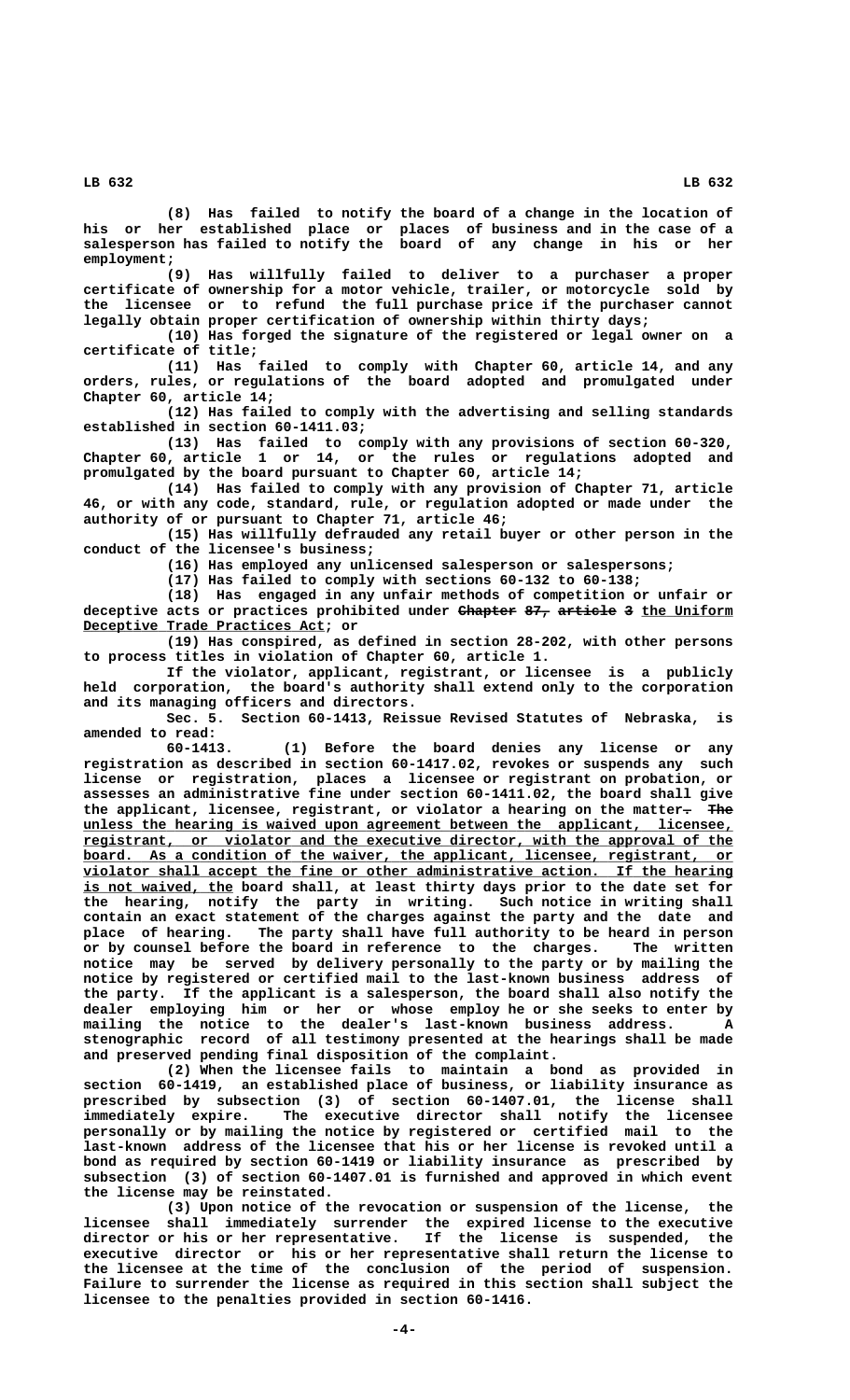**Sec. 6. Section 60-1419, Reissue Revised Statutes of Nebraska, is amended to read:**

**60-1419. Applicants for a motor vehicle dealer's license, trailer dealer's license, or motorcycle dealer's license shall, at the time of making application, furnish a corporate surety bond in the penal sum of twenty thousand dollars, but for the year 1985 and thereafter shall, at the time of making application, furnish a corporate surety bond in the penal sum of twenty-five thousand dollars. Applicants for a motor vehicle auction dealer's license shall, at the time of making application, furnish a corporate surety bond in the penal sum of not less than one hundred thousand dollars. The bond shall be on a form prescribed by the Attorney General of the State of Nebraska \_\_\_\_\_\_\_\_\_\_\_\_\_\_\_\_\_\_\_\_\_\_\_\_\_\_\_\_\_\_\_\_\_\_\_\_\_\_\_\_\_\_\_\_\_\_\_\_\_\_\_\_ and shall be signed by the Nebraska registered agent. The bond shall provide: (1) That the applicant will faithfully perform all the terms and conditions of such license; (2) that the licensed dealer will first fully indemnify any holder of a lien or security interest created pursuant to section 60-110 or article 9, Uniform Commercial Code, whichever applies, in the order of its priority and then any person or other dealer by reason of any loss suffered because of (a) the substitution of any motor vehicle or trailer other than the one selected by the purchaser, (b) the dealer's failure to deliver to the purchaser a clear and marketable title, (c) the dealer's misappropriation of any funds belonging to the purchaser, (d) any alteration on the part of the dealer so as to deceive the purchaser as to the year model of any motor vehicle or trailer, (e) any false and fraudulent representations or deceitful practices whatever in representing any motor vehicle or trailer, and (f) the dealer's failure to remit the proceeds from the sale of any motor vehicle which is subject to a lien or security interest to the holder of such lien or \_\_\_\_\_\_\_\_\_\_\_\_\_\_\_\_\_\_\_\_\_\_\_\_\_\_\_\_\_\_\_\_\_\_\_\_\_\_\_\_\_\_\_\_\_\_\_\_\_\_\_\_\_\_\_\_\_\_\_\_ security interest, and (g) the dealer's failure to pay any person or other \_\_\_\_\_\_\_\_\_\_\_\_\_\_\_\_\_\_\_\_\_\_\_\_\_\_\_\_\_\_\_\_\_\_\_\_\_\_\_\_\_\_\_\_\_\_\_\_\_\_\_\_\_\_\_\_\_\_\_\_\_\_\_\_\_\_\_\_\_\_\_\_\_\_\_\_\_\_ dealer for the purchase of a motor vehicle, motorcycle, trailer, or any part \_\_\_\_\_\_\_\_\_\_\_\_\_\_\_\_\_\_\_ or other purchase; and (3) that the motor vehicle, motorcycle, motor vehicle auction, or trailer dealer or wholesaler shall well, truly, and faithfully comply with all the provisions of his or her license and the acts of the Legislature relating to such license. The aggregate liability of the surety shall in no event exceed the penalty of such bond.**

**Sec. 7. Section 60-1436, Reissue Revised Statutes of Nebraska, is amended to read:**

**60-1436. A manufacturer or distributor shall not require or coerce any new motor vehicle dealer in this state to do any of the following:**

**(1) Order or accept delivery of any new motor vehicle, part or accessory, equipment, or other commodity not required by law which was not voluntarily ordered by the new motor vehicle dealer. This section shall not be construed to prevent the manufacturer or distributor from requiring that new motor vehicle dealers carry a reasonable inventory of models offered for sale by the manufacturer or distributor;**

**(2) Offer or accept delivery of any new motor vehicle with special features, accessories, or equipment not included in the list price of the new motor vehicle as publicly advertised by the manufacturer or distributor;**

**(3) Participate monetarily in any advertising campaign or contest or purchase any promotional materials, display devices, or display decorations or materials at the expense of the new motor vehicle dealer;**

**(4) Enter into any agreement with the manufacturer or distributor or do any other act prejudicial to the new motor vehicle dealer by threatening to terminate a dealer agreement or any contractual agreement or understanding existing between the dealer and the manufacturer or distributor. Notice in good faith to any dealer of the dealer's violation of any terms or provisions of the dealer agreement shall not constitute a violation of Chapter 60, article 14;**

**(5) Change the capital structure of the new motor vehicle dealership or the means by or through which the dealer finances the operation of the dealership, if the dealership at all times meets any reasonable capital standards determined by the manufacturer in accordance with uniformly applied criteria;**

**(6) Refrain from participation in the management of, investment in, or the acquisition of any other line of new motor vehicle or related products as long as the dealer maintains a reasonable line of credit for each make or line of vehicle, remains in compliance with reasonable facilities requirements, and makes no change in the principal management of the dealer;**

**(7) Prospectively assent to a release, assignment, novation, waiver, or estoppel which would relieve any person from liability imposed by Chapter 60, article 14, or require any controversy between the new motor vehicle dealer and a manufacturer or distributor to be referred to a person other than the duly constituted courts of the state or the United States, if the referral** would be binding upon the new motor vehicle dealer; and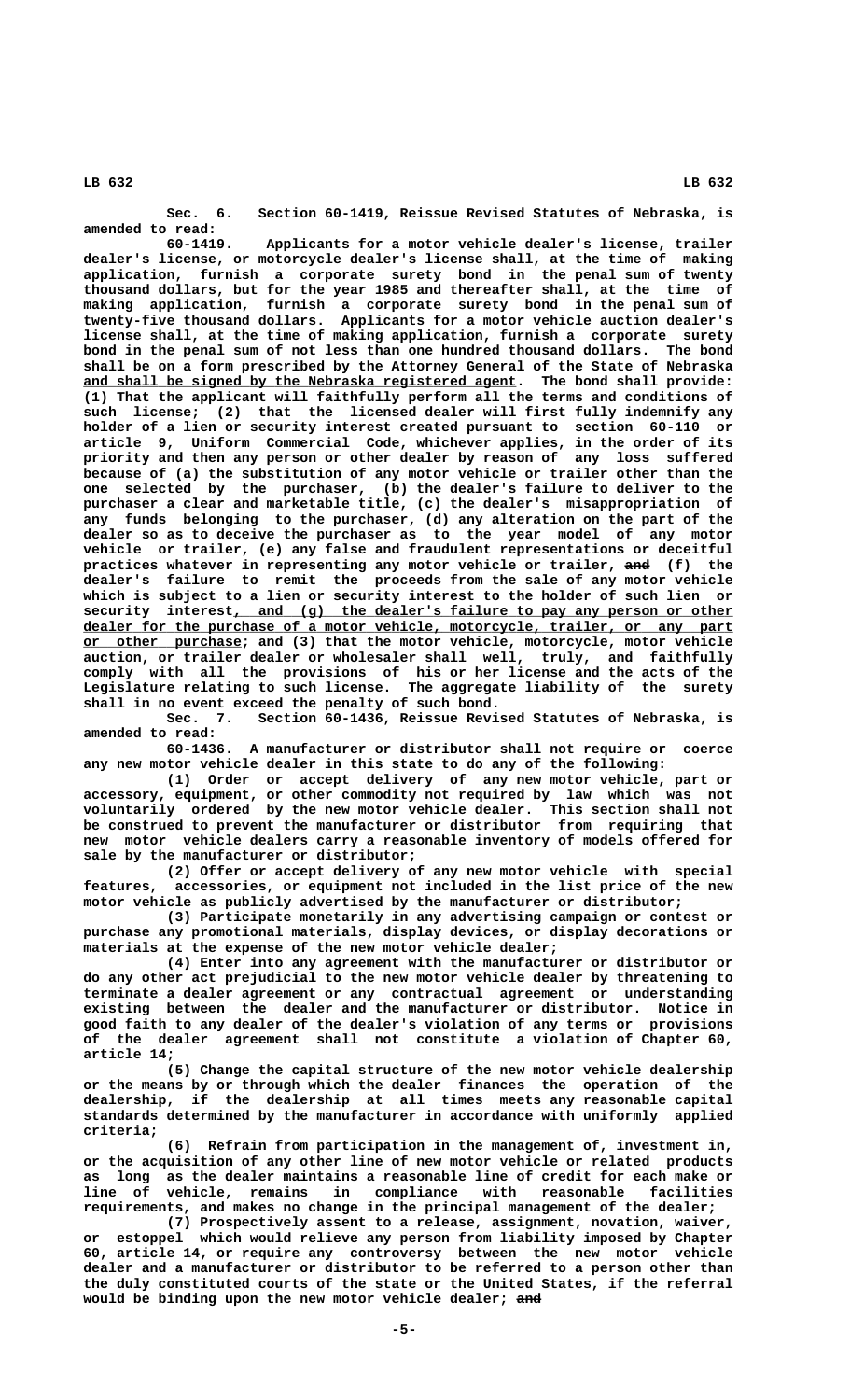**(8) Change the location of the new motor vehicle dealership or make any substantial alterations to the dealership premises, if such changes or \_ alterations would be unreasonable;**

 **\_\_\_\_\_\_\_\_\_\_\_\_\_\_\_\_\_\_\_\_\_\_\_\_\_\_\_\_\_\_\_\_\_\_\_\_\_\_\_\_\_\_\_\_\_\_\_\_\_\_\_\_\_\_\_\_\_\_\_\_\_\_\_\_\_\_\_\_ (9) Release, convey, or otherwise provide customer information if to \_\_\_\_\_\_\_\_\_\_\_\_\_\_\_\_\_\_\_\_\_\_\_\_\_\_\_\_\_\_\_\_\_\_\_\_\_\_\_\_\_\_\_\_\_\_\_\_\_\_\_\_\_\_\_\_\_\_\_\_\_\_\_\_\_\_\_\_\_\_\_\_\_\_\_\_\_\_ do so is unlawful or if the customer objects in writing to doing so, unless \_\_\_\_\_\_\_\_\_\_\_\_\_\_\_\_\_\_\_\_\_\_\_\_\_\_\_\_\_\_\_\_\_\_\_\_\_\_\_\_\_\_\_\_\_\_\_\_\_\_\_\_\_\_\_\_\_\_\_\_\_\_\_\_\_\_\_\_\_\_\_\_\_\_\_\_\_\_ the information is necessary for the manufacturer, factory branch, or \_\_\_\_\_\_\_\_\_\_\_\_\_\_\_\_\_\_\_\_\_\_\_\_\_\_\_\_\_\_\_\_\_\_\_\_\_\_\_\_\_\_\_\_\_\_\_\_\_\_\_\_\_\_\_\_\_\_\_\_\_\_\_\_\_\_\_\_\_\_\_\_\_\_\_\_\_\_ distributor to meet its obligations to consumers or the new motor vehicle \_\_\_\_\_\_\_\_\_\_\_\_\_\_\_\_\_\_\_\_\_\_\_\_\_\_\_\_\_\_\_\_\_\_\_\_\_\_\_\_\_\_\_\_\_\_\_\_\_\_\_\_\_\_\_\_\_\_\_\_\_\_\_\_\_\_\_\_\_\_\_\_\_\_\_\_\_\_ dealer including vehicle recalls or other requirements imposed by state or \_\_\_\_\_\_\_\_\_\_\_\_\_\_\_\_ federal law; and**

 **\_\_\_\_\_\_\_\_\_\_\_\_\_\_\_\_\_\_\_\_\_\_\_\_\_\_\_\_\_\_\_\_\_\_\_\_\_\_\_\_\_\_\_\_\_\_\_\_\_\_\_\_\_\_\_\_\_\_\_\_\_\_\_\_\_\_\_\_ (10) Release to any unaffiliated third party any customer \_\_\_\_\_\_\_\_\_\_\_\_\_\_\_\_\_\_\_\_\_\_\_\_\_\_\_\_\_\_\_\_\_\_\_\_\_\_\_\_\_\_\_\_\_\_\_\_\_\_\_\_\_\_\_\_\_\_\_\_\_\_\_\_\_\_\_\_\_\_\_\_\_\_\_\_\_\_ information which has been provided by the new motor vehicle dealer to the**  $manufacturer except as provided in subdivision (9) of this section.$ 

**Sec. 8. Section 60-1437, Reissue Revised Statutes of Nebraska, is amended to read:**

**60-1437. In addition to the restrictions imposed by section 60-1436, a manufacturer or distributor shall not:**

**(1) Fail to deliver new motor vehicles or new motor vehicle parts or accessories within a reasonable time and in reasonable quantities relative to the new motor vehicle dealer's market area and facilities, unless the failure is caused by acts or occurrences beyond the control of the manufacturer or distributor or unless the failure results from an order by the new motor vehicle dealer in excess of quantities reasonably and fairly allocated by the manufacturer or distributor;**

**(2) Refuse to disclose to a new motor vehicle dealer the method and manner of distribution of new motor vehicles by the manufacturer or distributor;**

**(3) Refuse to disclose to a new motor vehicle dealer the total number of new motor vehicles of a given model which the manufacturer or distributor has sold during the current model year within the dealer's marketing district, zone, or region, whichever geographical area is the smallest; or ——**

**(4) Increase the price of any new motor vehicle which the new motor vehicle dealer had ordered and delivered to the same retail consumer for whom the vehicle was ordered, if the order was made prior to the dealer's receipt of the written official price increase notification. A sales contract signed by a private retail consumer and binding on the dealer shall constitute evidence of such order. In the event of manufacturer or distributor price reduction or cash rebate, the amount of any reduction or rebate received by a dealer shall be passed on to the private retail consumer by the dealer. Any price reduction in excess of five dollars shall apply to all vehicles in the dealer's inventory which were subject to the price reduction. A price difference applicable to a new model or series of motor vehicles at the time of the introduction of the new model or series shall not be considered a price increase or price decrease. This subdivision shall not apply to price changes caused by the following:**

**(a) The addition to a motor vehicle of required or optional equipment pursuant to state or federal law;**

**(b) In the case of foreign-made vehicles or components, revaluation of the United States dollar; or**

**(c) Any increase in transportation charges due to an increase in rates charged by a common carrier or other transporter; or \_\_\_\_**

 **\_\_\_\_\_\_\_\_\_\_\_\_\_\_\_\_\_\_\_\_\_\_\_\_\_\_\_\_\_\_\_\_\_\_\_\_\_\_\_\_\_\_\_\_\_\_\_\_\_\_\_\_\_\_\_\_\_\_\_\_\_\_\_\_\_\_\_\_ (5) Fail or refuse to sell or offer to sell to all franchised new \_\_\_\_\_\_\_\_\_\_\_\_\_\_\_\_\_\_\_\_\_\_\_\_\_\_\_\_\_\_\_\_\_\_\_\_\_\_\_\_\_\_\_\_\_\_\_\_\_\_\_\_\_\_\_\_\_\_\_\_\_\_\_\_\_\_\_\_\_\_\_\_\_\_\_\_\_\_ motor vehicle dealers in a line-make every new motor vehicle sold or offered** for sale to any franchised new motor vehicle dealer of the same line-make. However, the failure to deliver any such new motor vehicle shall not be  **\_\_\_\_\_\_\_\_\_\_\_\_\_\_\_\_\_\_\_\_\_\_\_\_\_\_\_\_\_\_\_\_\_\_\_\_\_\_\_\_\_\_\_\_\_\_\_\_\_\_\_\_\_\_\_\_\_\_\_\_\_\_\_\_\_\_\_\_\_\_\_\_\_\_\_\_\_\_ considered a violation of this section if the failure is due to a lack of**  $manufacturing capacity or to a strike or labor difficulty, a shortage of$  $materials, a freight embargo, or any other cause over which the franchisor has$  **\_\_\_\_\_\_\_\_\_\_\_\_\_\_\_\_\_\_\_\_\_\_\_\_\_\_\_\_\_\_\_\_\_\_\_\_\_\_\_\_\_\_\_\_\_\_\_\_\_\_\_\_\_\_\_\_\_\_\_\_\_\_\_\_\_\_\_\_\_\_\_\_\_\_\_\_\_\_ no control. A manufacturer or distributor shall not require that any of its**  $new$  motor vehicle dealers located in this state pay any extra fee, purchase  **\_\_\_\_\_\_\_\_\_\_\_\_\_\_\_\_\_\_\_\_\_\_\_\_\_\_\_\_\_\_\_\_\_\_\_\_\_\_\_\_\_\_\_\_\_\_\_\_\_\_\_\_\_\_\_\_\_\_\_\_\_\_\_\_\_\_\_\_\_\_\_\_\_\_\_\_\_\_ unreasonable or unnecessary quantities of advertising displays or other**  $materials,$  or remodel, renovate, or recondition the new motor vehicle dealer's  **\_\_\_\_\_\_\_\_\_\_\_\_\_\_\_\_\_\_\_\_\_\_\_\_\_\_\_\_\_\_\_\_\_\_\_\_\_\_\_\_\_\_\_\_\_\_\_\_\_\_\_\_\_\_\_\_\_\_\_\_\_\_\_\_\_\_\_\_\_\_\_\_\_\_\_\_\_\_ existing facilities in order to receive any particular model or series of \_\_\_\_\_\_\_\_\_\_\_\_\_\_\_\_\_\_\_\_\_\_\_\_\_\_\_\_\_\_\_\_\_\_\_\_\_\_\_\_\_\_\_\_\_\_\_\_\_\_\_\_\_\_\_\_\_\_\_\_\_\_\_\_\_\_\_\_\_\_\_\_\_\_\_\_\_\_ vehicles manufactured or distributed by the manufacturer for which the dealers \_\_\_\_\_\_\_\_\_\_\_\_\_\_\_\_\_\_\_\_\_\_\_\_\_\_\_\_\_\_\_\_\_\_\_\_\_\_\_\_\_\_\_\_\_\_\_\_\_\_\_\_\_\_\_\_\_\_\_\_\_\_\_\_\_\_\_\_\_\_\_\_\_\_\_\_\_\_ have a valid franchise. Notwithstanding the provisions of this subdivision,** nothing contained in this section shall be deemed to prohibit or prevent a  $manufacturer$  from requiring that its franchised dealers located in this state purchase special tools or equipment, stock reasonable quantities of certain parts, or participate in training programs which are reasonably necessary for  **\_\_\_\_\_\_\_\_\_\_\_\_\_\_\_\_\_\_\_\_\_\_\_\_\_\_\_\_\_\_\_\_\_\_\_\_\_\_\_\_\_\_\_\_\_\_\_\_\_\_\_\_\_\_\_\_\_\_\_\_\_\_\_\_\_\_\_\_\_\_\_\_\_\_\_\_\_\_ those dealers to sell or service any model or series of new motor vehicles. \_\_\_\_\_\_\_\_\_\_\_\_\_\_\_\_\_\_\_\_\_\_\_\_\_\_\_\_\_\_\_\_\_\_\_\_\_\_\_\_\_\_\_\_\_\_\_\_\_\_\_\_\_\_\_\_\_\_\_\_\_\_\_\_\_\_\_\_\_\_\_\_\_\_ This subdivision shall not apply to manufacturers of recreational vehicles. Sec. 9. Original sections 60-1406, 60-1407.01, 60-1411.01,**